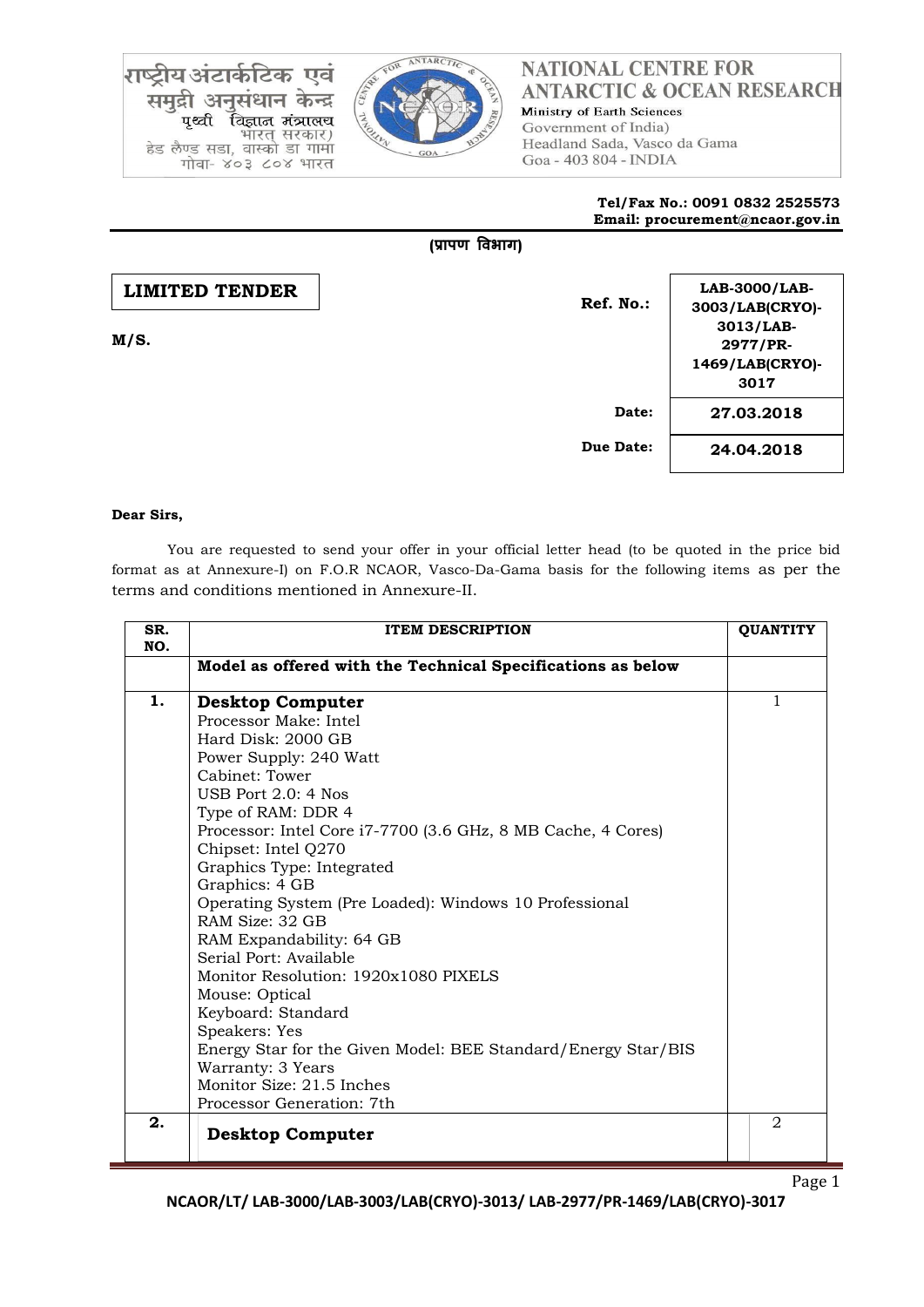|    | a) Processor: Intel Core 7th Generation Intel (R) i7-7700<br>processor (3.60 GHz, 8MB Cache)<br>Operating System: Windows 10 Professional (64 bits)<br>Monitor: LED 19.5" (±10%) with resolution 1366×768 (±10%)<br>RAM: Minimum 8GB (expandable to 64 GB) DDR4, 2400<br>Hard Drive: minimum 1TB<br>Video Card: Intel HD Integrated Graphics<br>Optical Drive: DVDRW Optical Drive<br>Ports & Slots: Universal Audio Jack USB 2. (4 Nos), USB 3 (6<br>Nos), HDMI<br>Speakers: Stereo Speakers<br>Wireless: 802.11 bgn + Bluetooth 4.0, 2.4 GHz, $1\times1$<br>(may be provided if available in standard fitting<br>otherwisenot essential) |              |  |
|----|--------------------------------------------------------------------------------------------------------------------------------------------------------------------------------------------------------------------------------------------------------------------------------------------------------------------------------------------------------------------------------------------------------------------------------------------------------------------------------------------------------------------------------------------------------------------------------------------------------------------------------------------|--------------|--|
|    | Network Connectivity: 10/100/1000 on board<br>Mouse: wireless optical mouse                                                                                                                                                                                                                                                                                                                                                                                                                                                                                                                                                                |              |  |
|    | Keyboard: Wireless Keyboard                                                                                                                                                                                                                                                                                                                                                                                                                                                                                                                                                                                                                |              |  |
|    | Regulatory: BIS/Energy Star/ applicable on Indian                                                                                                                                                                                                                                                                                                                                                                                                                                                                                                                                                                                          |              |  |
|    | Context/BEE Standards                                                                                                                                                                                                                                                                                                                                                                                                                                                                                                                                                                                                                      |              |  |
|    | Warranty: minimum one year/standard                                                                                                                                                                                                                                                                                                                                                                                                                                                                                                                                                                                                        |              |  |
|    | Security Software: McAfee/Kaspekey/AVG Total Security<br>b)<br><b>(Optional)</b> 2 user key.                                                                                                                                                                                                                                                                                                                                                                                                                                                                                                                                               | $\mathbf{1}$ |  |
| 3. | Laptop                                                                                                                                                                                                                                                                                                                                                                                                                                                                                                                                                                                                                                     | 1            |  |
|    | Processor: 7th generation Intel Core i7-7500U (up to 3.5 GHz, 4 MB                                                                                                                                                                                                                                                                                                                                                                                                                                                                                                                                                                         |              |  |
|    | Cache, 2 Cores)                                                                                                                                                                                                                                                                                                                                                                                                                                                                                                                                                                                                                            |              |  |
|    | Graphics: Intel HD graphics 620<br>Operating System: Windows 10 Professional                                                                                                                                                                                                                                                                                                                                                                                                                                                                                                                                                               |              |  |
|    | Type of Hard Disk Drive: SSD                                                                                                                                                                                                                                                                                                                                                                                                                                                                                                                                                                                                               |              |  |
|    | Hard Disk Drive Size: 512 GB                                                                                                                                                                                                                                                                                                                                                                                                                                                                                                                                                                                                               |              |  |
|    | Type of RAM: DDR4                                                                                                                                                                                                                                                                                                                                                                                                                                                                                                                                                                                                                          |              |  |
|    | RAM Size: 16 GB, expandable to 32 GB                                                                                                                                                                                                                                                                                                                                                                                                                                                                                                                                                                                                       |              |  |
|    | Wireless: Intel 8265 AC + BT2 $\times$ 2                                                                                                                                                                                                                                                                                                                                                                                                                                                                                                                                                                                                   |              |  |
|    | Blue tooth: version 4.1<br>Display Size: 14 inch FHD, antiglare                                                                                                                                                                                                                                                                                                                                                                                                                                                                                                                                                                            |              |  |
|    | Display type: non touch                                                                                                                                                                                                                                                                                                                                                                                                                                                                                                                                                                                                                    |              |  |
|    | Camera: 720 p                                                                                                                                                                                                                                                                                                                                                                                                                                                                                                                                                                                                                              |              |  |
|    | Ports: $3 \times \text{USB } 3.0$ , $1 \times \text{RJ45 }$ Gigabit LAN, $1 \times \text{media card reader}$ , 1                                                                                                                                                                                                                                                                                                                                                                                                                                                                                                                           |              |  |
|    | × micro SIM                                                                                                                                                                                                                                                                                                                                                                                                                                                                                                                                                                                                                                |              |  |
|    | VGAport and HDMI port should be available<br>Thunderbolt port: 1                                                                                                                                                                                                                                                                                                                                                                                                                                                                                                                                                                           |              |  |
|    | Battery (Li-ion/Li-polymer): Built in                                                                                                                                                                                                                                                                                                                                                                                                                                                                                                                                                                                                      |              |  |
|    | Battery backup $\geq 6$ hrs                                                                                                                                                                                                                                                                                                                                                                                                                                                                                                                                                                                                                |              |  |
|    | Weight $< 2kg$                                                                                                                                                                                                                                                                                                                                                                                                                                                                                                                                                                                                                             |              |  |
|    | Warranty: 3 years onsite                                                                                                                                                                                                                                                                                                                                                                                                                                                                                                                                                                                                                   |              |  |
| 4. | Carry case should be included<br><b>Multifunction Color Laserjet Printer</b>                                                                                                                                                                                                                                                                                                                                                                                                                                                                                                                                                               | 2            |  |
|    | (Print, Scan, Copy, Fax)                                                                                                                                                                                                                                                                                                                                                                                                                                                                                                                                                                                                                   |              |  |
|    | 1. Type: Multi-function ColourLaserjet with print, scan, copy                                                                                                                                                                                                                                                                                                                                                                                                                                                                                                                                                                              |              |  |
|    | and fax                                                                                                                                                                                                                                                                                                                                                                                                                                                                                                                                                                                                                                    |              |  |
|    | 2. Print, Scan, Copy & Fax capability: Required<br>3. Print Speed (A4)- Mono: 27 ppm                                                                                                                                                                                                                                                                                                                                                                                                                                                                                                                                                       |              |  |
|    | 4. Print Speed (A4)- Colour: 20 ppm                                                                                                                                                                                                                                                                                                                                                                                                                                                                                                                                                                                                        |              |  |
|    | 5. Input Paper Tray Capacity: 250 sheets or more                                                                                                                                                                                                                                                                                                                                                                                                                                                                                                                                                                                           |              |  |
|    | 6. Features: Able to save to USB flash drive & scan to e-mail                                                                                                                                                                                                                                                                                                                                                                                                                                                                                                                                                                              |              |  |
|    | 7. Memory: 256 MB                                                                                                                                                                                                                                                                                                                                                                                                                                                                                                                                                                                                                          |              |  |
|    | 8. Automatic dual side/Duplex printing: Yes<br>9. Display features: Touch screen                                                                                                                                                                                                                                                                                                                                                                                                                                                                                                                                                           |              |  |
|    | 10. Connectivity: Ethernet, Wi-Fi, USB                                                                                                                                                                                                                                                                                                                                                                                                                                                                                                                                                                                                     |              |  |
|    | 11. Printing Resolution: 600 x 600 dpi or more                                                                                                                                                                                                                                                                                                                                                                                                                                                                                                                                                                                             |              |  |
|    | 12. Operating system support: Mac OS X and Windows                                                                                                                                                                                                                                                                                                                                                                                                                                                                                                                                                                                         |              |  |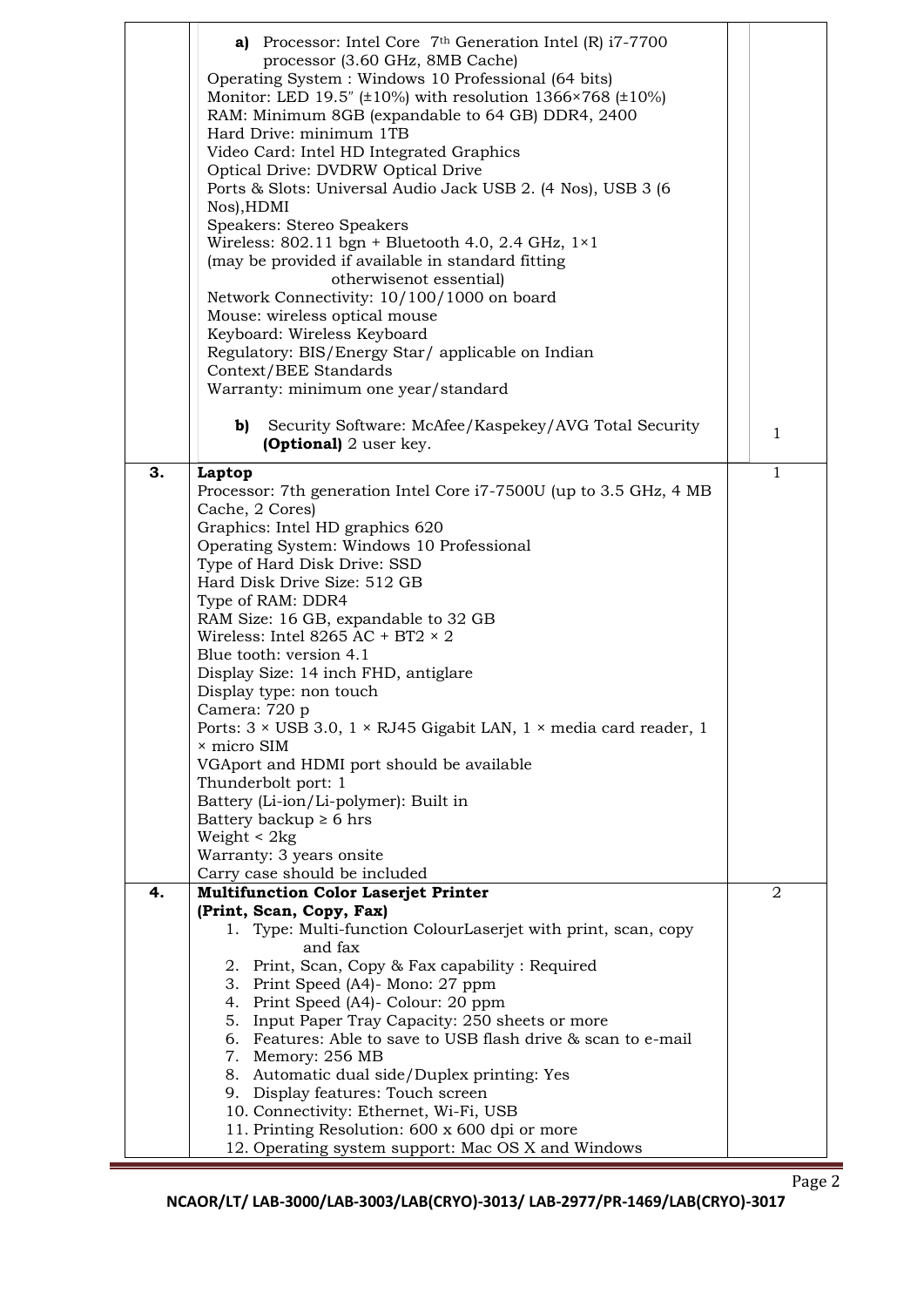|    | 13. Warranty: 1 year                                                                                      |    |  |  |  |
|----|-----------------------------------------------------------------------------------------------------------|----|--|--|--|
| 5. | a. Desktop                                                                                                | 3  |  |  |  |
|    | Form Factor: All in One<br>i.                                                                             |    |  |  |  |
|    | ii.<br>Processor: Intel i7 6700, 3.4 Ghz quad-core, 8MB L3<br>cache or better                             |    |  |  |  |
|    | Ram: 16GB, DDR4, 2400MHz.<br>iii.                                                                         |    |  |  |  |
|    | Hard Disk: 2TB<br>iv.                                                                                     |    |  |  |  |
|    | Network: 1 Gbps Ethernet + wireless + Bluetooth - all in<br>v.                                            |    |  |  |  |
|    | built.                                                                                                    |    |  |  |  |
|    | Ports: A min. of 6 USB 3.0, 1HDMI-1.4/DP-1.2, 1 RJ-45,<br>vi.                                             |    |  |  |  |
|    | 1 audio out, 1 headphone-mike.                                                                            |    |  |  |  |
|    | Display: 23-24 inch, 1920x1080 pixel, ant-glare(Non<br>vii.<br>Touch), LED                                |    |  |  |  |
|    | Input: Wireless keyboard & wireless optical mouse, in<br>viii.<br>built 2MP HD camera with mike or better |    |  |  |  |
|    | Audio Device: in built stereo speakers<br>ix.                                                             |    |  |  |  |
|    | OS: MS Windows 10 Pro (64 bit)<br>X.                                                                      |    |  |  |  |
|    | warranty: 3 years<br>xi.                                                                                  | 1  |  |  |  |
|    | b. Multifunctional Color Printer<br>Laser jet Color Printer                                               |    |  |  |  |
|    |                                                                                                           |    |  |  |  |
|    | Functions: Print, copy, scan and email                                                                    |    |  |  |  |
|    | Cartridge Technology: Separate Drum & Toner<br>Print Speed (A4) - Mono: 24 PPM                            |    |  |  |  |
|    | Print Speed (A4) - Color: 24 PPM                                                                          |    |  |  |  |
|    | Network Capability: Yes                                                                                   |    |  |  |  |
|    | Wireless: Yes                                                                                             |    |  |  |  |
|    | Simplex: Yes                                                                                              |    |  |  |  |
|    | Duplex: Yes                                                                                               |    |  |  |  |
|    | Resolution: 2400x600 dpi                                                                                  |    |  |  |  |
|    | Paper Size: A4<br>Paper Tray Capacity: 250 sheets                                                         |    |  |  |  |
|    | Number of Paper Trays: 1                                                                                  |    |  |  |  |
|    | Memory: 512MB                                                                                             |    |  |  |  |
|    | Print Language: UFR - II                                                                                  |    |  |  |  |
|    | Warranty: 1 year(s)                                                                                       |    |  |  |  |
| 6. | a. 64 GB RAM of DDR3                                                                                      | 01 |  |  |  |
|    | b. 64 GB RAM of DDR4                                                                                      | 01 |  |  |  |
|    | C. 4 TB Hard Disk                                                                                         | 02 |  |  |  |
|    | Details of Existing Workstations for which above items are                                                |    |  |  |  |
|    | required are as follows:                                                                                  |    |  |  |  |
|    | One unit for HP 620 Workstation. (1 RAM + 1 Hard Disk)                                                    |    |  |  |  |
|    | One unit for Lenovo Think Station P500 Series. (1 RAM + 1<br>$\bullet$<br>Hard Disk)                      |    |  |  |  |
|    | <b>Existing RAM</b>                                                                                       |    |  |  |  |
|    | For HP 620 RAM - PC3-14900E, 13-12-D1                                                                     |    |  |  |  |
|    | For Think Station – $1R \times 8$ PC4, 2133P – RD0-10                                                     |    |  |  |  |
|    | $\triangleright$ Hard Disk Should be compatible for both workstations (HP                                 |    |  |  |  |
|    | 620 and Lenovo Think Station P500)                                                                        |    |  |  |  |
|    | (One unit for each workstation)                                                                           |    |  |  |  |
|    |                                                                                                           |    |  |  |  |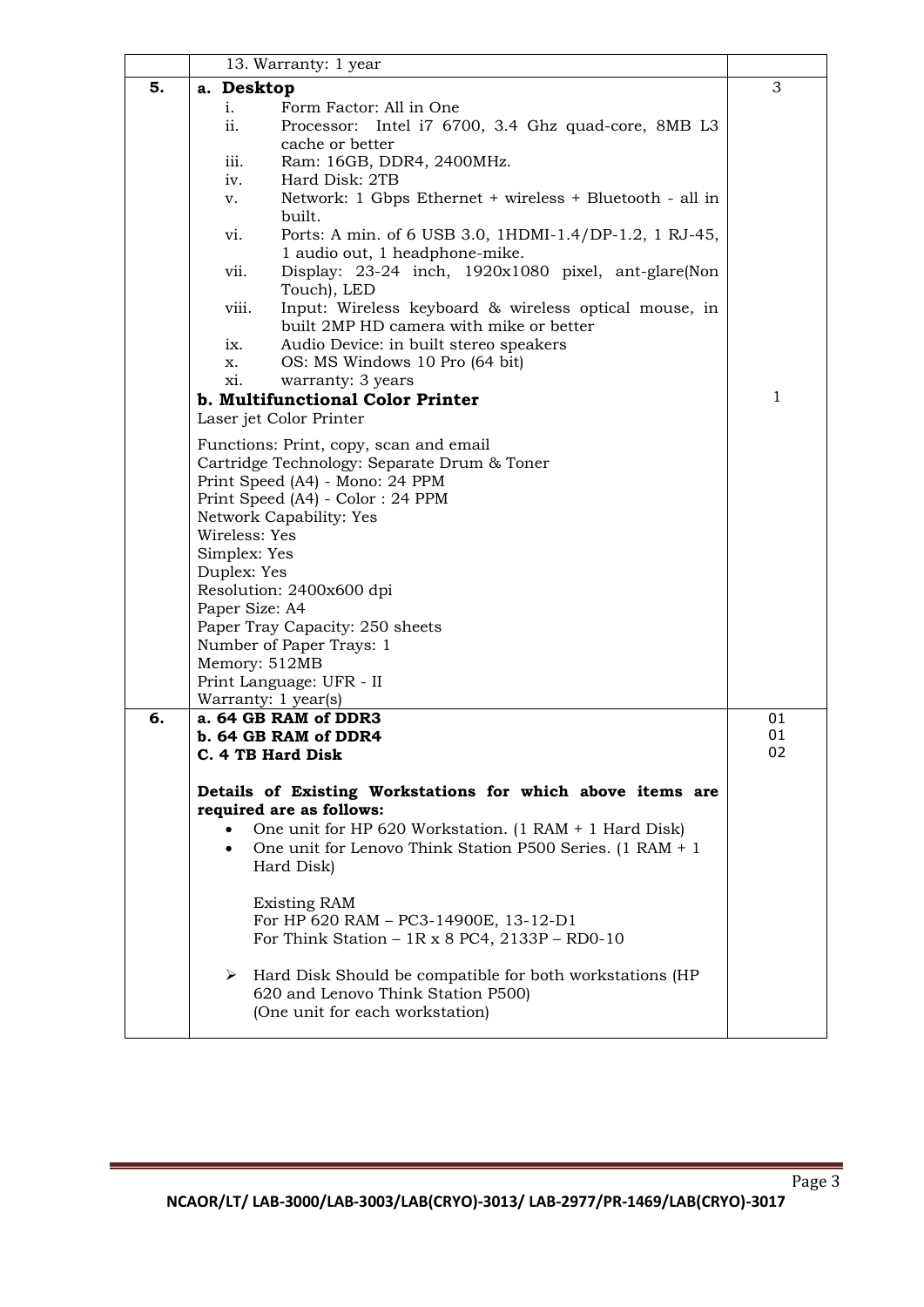#### **Your offer should contain the following information**:

- 1. Terms of Price: To be quoted as per price bid format at Annexure -I.
- 2. Validity period of quotation: 90 days from due date.
- 3. Expected Delivery within 30 days from the date of purchase order, please indicate . delivery date.
- 4. Mode of Dispatch: Door delivery to NCAOR, Vasco-Da-Gama, Goa.
- 5. 'C' / 'D' form is not available; Copy of Registration certificate for GST and PAN card to be provided.
- 6. Specify Brand/Make Model of the quoted item (Catalogue, brochures & leaflets etc. of the quoted item to be enclosed)

**Yours faithfully Sd/- Joint Manager (Procurement & Stores) For and on behalf of Director, NCAOR**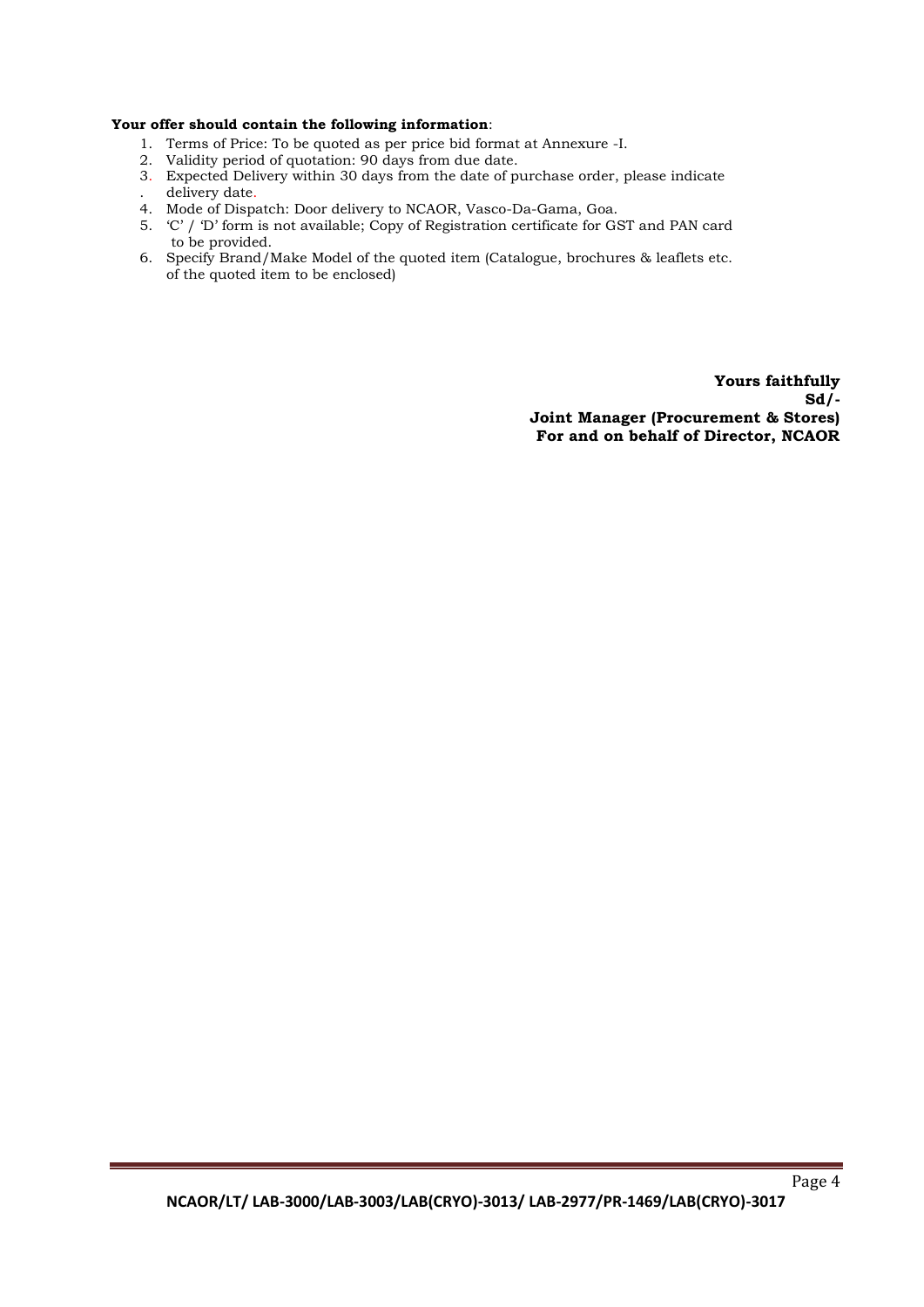#### **ANNEXURE I**

#### **PRICE BID FORMAT**

 **To be quoted in the following format only on F.O.R, NCAOR, Vasco Da Gama, Goa Basis.**

| Sr.<br>No. | <b>Item Description &amp; Specifications</b>                                                                                                                                                                                                                                                                                                                                                                                                                                                                                                                                                                                                                                                       | <b>Specify</b><br>make<br>and<br>model | Qty                     | Unit rate<br>Quoted<br>in INR<br>(after<br>offering<br>maximum<br>discount) | <b>Total</b><br>(Col.1x)<br>Col.2) | <b>GST</b><br>Amoun<br>t & %<br>applied | <b>Total</b><br>Quoted<br>Amount in<br><b>INR</b><br>(should not<br>be more<br>than MRP)<br>$(Col.3 +$<br>Col.4) |
|------------|----------------------------------------------------------------------------------------------------------------------------------------------------------------------------------------------------------------------------------------------------------------------------------------------------------------------------------------------------------------------------------------------------------------------------------------------------------------------------------------------------------------------------------------------------------------------------------------------------------------------------------------------------------------------------------------------------|----------------------------------------|-------------------------|-----------------------------------------------------------------------------|------------------------------------|-----------------------------------------|------------------------------------------------------------------------------------------------------------------|
|            |                                                                                                                                                                                                                                                                                                                                                                                                                                                                                                                                                                                                                                                                                                    |                                        | (Col. 1)                | (Col.2)                                                                     | (Col.3)                            | (Col.4)                                 | (Col.5)                                                                                                          |
|            | Model as offered with the Technical<br>Specifications as below                                                                                                                                                                                                                                                                                                                                                                                                                                                                                                                                                                                                                                     |                                        |                         |                                                                             |                                    |                                         |                                                                                                                  |
| 1.         | <b>Desktop Computer</b><br>Processor Make: Intel<br>Hard Disk: 2000 GB<br>Power Supply: 240 Watt<br>Cabinet: Tower<br>USB Port 2.0: 4 Nos<br>Type of RAM: DDR 4<br>Processor: Intel Core i7-7700 (3.6 GHz,<br>8 MB Cache, 4 Cores)<br>Chipset: Intel Q270<br>Graphics Type: Integrated<br>Graphics: 4 GB<br>Operating System (Pre Loaded):<br>Windows 10 Professional<br>RAM Size: 32 GB<br>RAM Expandability: 64 GB<br>Serial Port: Available<br>Monitor Resolution: 1920x1080 PIXELS<br>Mouse: Optical<br>Keyboard: Standard<br>Speakers: Yes<br>Energy Star for the Given Model: BEE<br>Standard/Energy Star/BIS<br>Warranty: 3 Years<br>Monitor Size: 21.5 Inches<br>Processor Generation: 7th |                                        | $\mathbf{1}$            |                                                                             |                                    |                                         |                                                                                                                  |
| 2.         | <b>Desktop Computer</b><br>a) Processor: Intel Core 7th<br>Generation<br>Intel $(R)$ i7-7700 processor<br>(3.60 GHz, 8MB Cache)<br>Operating System : Windows 10                                                                                                                                                                                                                                                                                                                                                                                                                                                                                                                                   |                                        | $\overline{\mathbf{2}}$ |                                                                             |                                    |                                         |                                                                                                                  |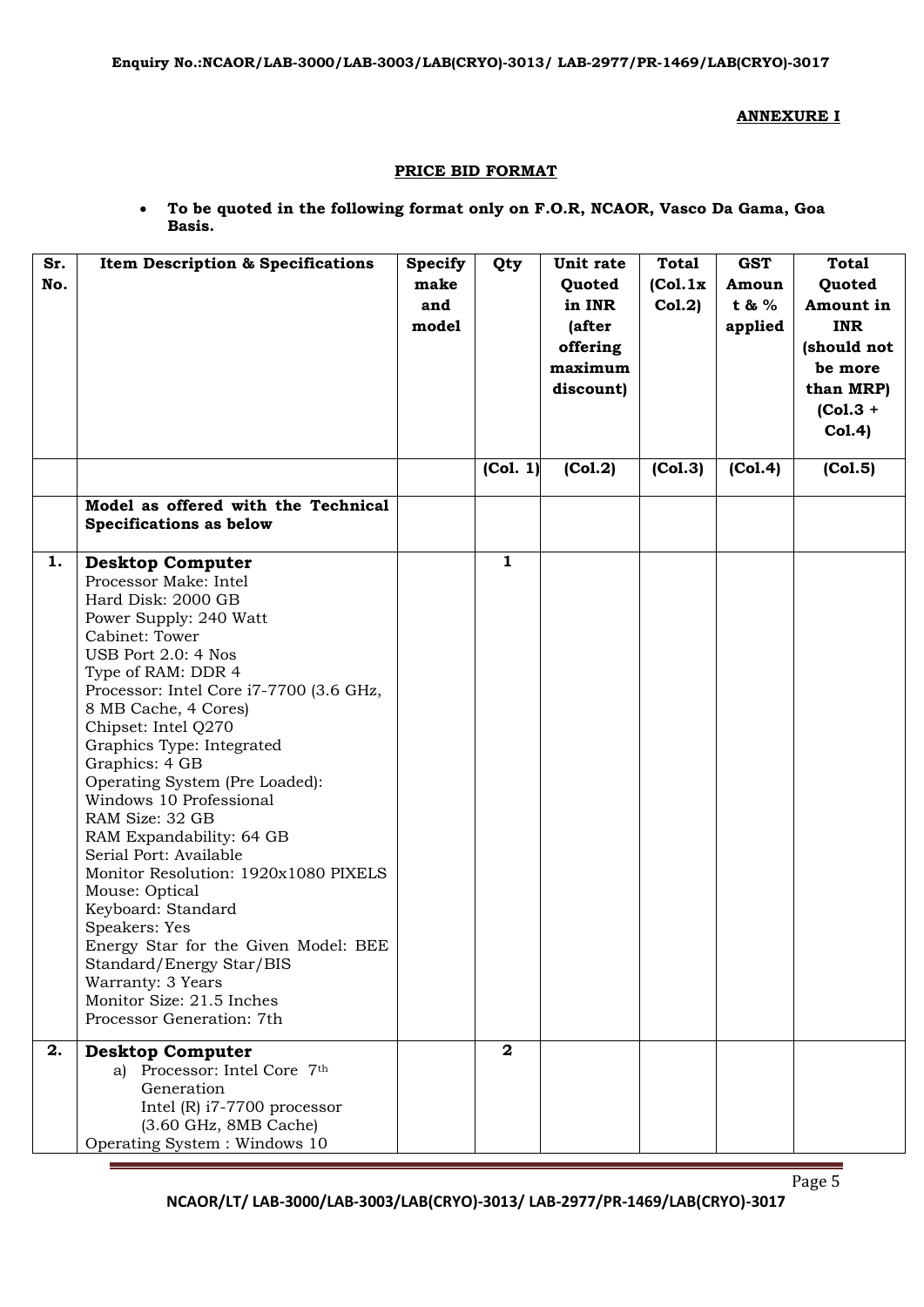|    | Professional                                                        |   |  |  |
|----|---------------------------------------------------------------------|---|--|--|
|    | $(64 \text{ bits})$                                                 |   |  |  |
|    | Monitor: LED 19.5" $(\pm 10\%)$ with                                |   |  |  |
|    | resolution                                                          |   |  |  |
|    | 1366×768 (±10%)                                                     |   |  |  |
|    | RAM: Minimum 8GB (expandable to 64                                  |   |  |  |
|    |                                                                     |   |  |  |
|    | GB)                                                                 |   |  |  |
|    | DDR4, 2400                                                          |   |  |  |
|    | Hard Drive: minimum 1TB                                             |   |  |  |
|    | Video Card: Intel HD Integrated                                     |   |  |  |
|    | Graphics                                                            |   |  |  |
|    | Optical Drive: DVDRW Optical Drive                                  |   |  |  |
|    | Ports & Slots: Universal Audio Jack                                 |   |  |  |
|    | USB <sub>2</sub> .                                                  |   |  |  |
|    | $(4$ Nos), USB 3 $(6$ Nos), HDMI                                    |   |  |  |
|    | Speakers: Stereo Speakers                                           |   |  |  |
|    | Wireless: $802.11 \text{ bgn} + \text{Bluetooth } 4.0$ ,            |   |  |  |
|    | 2.4                                                                 |   |  |  |
|    | GHz, $1 \times 1$ (may be provided if                               |   |  |  |
|    | available in standard fitting                                       |   |  |  |
|    | otherwise not essential)                                            |   |  |  |
|    | Network Connectivity: 10/100/1000 on                                |   |  |  |
|    | board                                                               | 1 |  |  |
|    | Mouse: wireless optical mouse                                       |   |  |  |
|    | Keyboard: Wireless Keyboard                                         |   |  |  |
|    | Regulatory: BIS/Energy Star/                                        |   |  |  |
|    | applicable on                                                       |   |  |  |
|    |                                                                     |   |  |  |
|    | Indian Context/BEE Standards                                        |   |  |  |
|    | Warranty: minimum one year/standard                                 |   |  |  |
|    |                                                                     |   |  |  |
|    | Security Software:<br>b)                                            |   |  |  |
|    | McAfee/Kaspekey/AVG Total                                           |   |  |  |
|    | Security (Optional) 2 user key.                                     |   |  |  |
| 3. | Laptop                                                              | 1 |  |  |
|    | Processor: 7th generation Intel Core i7-                            |   |  |  |
|    | 7500U (up to 3.5 GHz, 4 MB Cache, 2                                 |   |  |  |
|    | Cores)                                                              |   |  |  |
|    | Graphics: Intel HD graphics 620                                     |   |  |  |
|    | Operating System: Windows 10                                        |   |  |  |
|    | Professional                                                        |   |  |  |
|    | Type of Hard Disk Drive: SSD                                        |   |  |  |
|    | Hard Disk Drive Size: 512 GB                                        |   |  |  |
|    | Type of RAM: DDR4                                                   |   |  |  |
|    | RAM Size: 16 GB, expandable to 32 GB                                |   |  |  |
|    | Wireless: Intel 8265 AC + BT2 $\times$ 2                            |   |  |  |
|    | Blue tooth: version 4.1                                             |   |  |  |
|    | Display Size: 14 inch FHD, antiglare                                |   |  |  |
|    | Display type: non touch                                             |   |  |  |
|    | Camera: 720 p                                                       |   |  |  |
|    |                                                                     |   |  |  |
|    |                                                                     |   |  |  |
|    | Ports: $3 \times \text{USB } 3.0$ , $1 \times \text{RJ} 45$ Gigabit |   |  |  |
|    | LAN, $1 \times$ media card reader, $1 \times$ micro                 |   |  |  |
|    | <b>SIM</b>                                                          |   |  |  |
|    | VGAport and HDMI port should be                                     |   |  |  |
|    | available                                                           |   |  |  |
|    | Thunderbolt port: 1                                                 |   |  |  |
|    | Battery (Li-ion/Li-polymer): Built in                               |   |  |  |
|    | Battery backup $\geq 6$ hrs                                         |   |  |  |
|    | Weight $< 2kg$                                                      |   |  |  |
|    | Warranty: 3 years onsite<br>Carry case should be included           |   |  |  |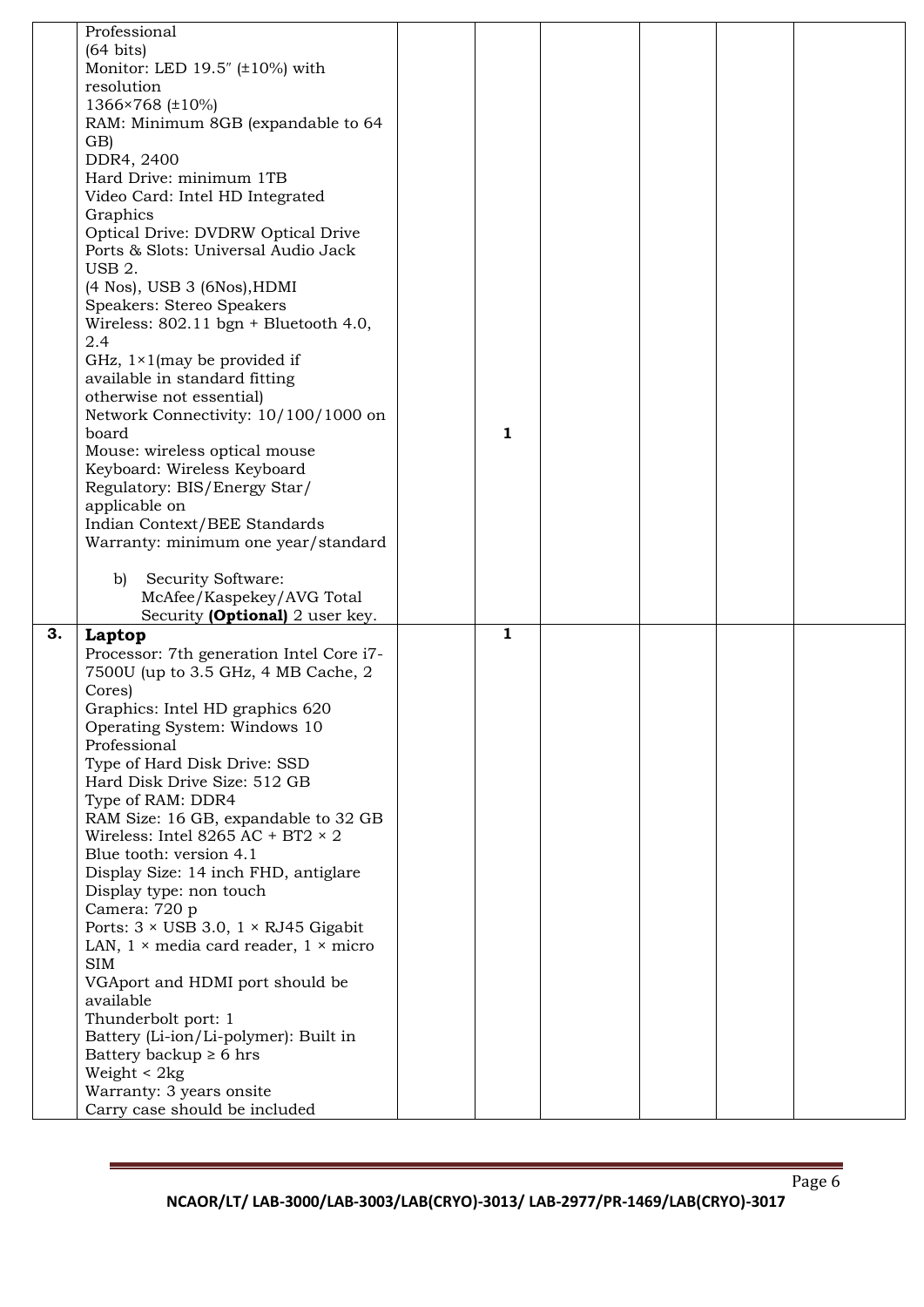| 4. | <b>Multifunction Color Laserjet Printer</b> | 2 |  |  |
|----|---------------------------------------------|---|--|--|
|    | (Print, Scan, Copy, Fax)                    |   |  |  |
|    | 1. Type: Multi-function Colour              |   |  |  |
|    | Laserjet with print, scan, copy             |   |  |  |
|    | and fax                                     |   |  |  |
|    | 2. Print, Scan, Copy & Fax                  |   |  |  |
|    | capability: Required                        |   |  |  |
|    | 3. Print Speed (A4)- Mono: 27 ppm           |   |  |  |
|    | 4. Print Speed (A4)- Colour: 20             |   |  |  |
|    | ppm                                         |   |  |  |
|    | 5. Input Paper Tray Capacity: 250           |   |  |  |
|    | sheets or more                              |   |  |  |
|    | 6. Features: Able to save to USB            |   |  |  |
|    | flash                                       |   |  |  |
|    | drive & scan to e-mail                      |   |  |  |
|    | 7. Memory: 256 MB                           |   |  |  |
|    | 8. Automatic dual side/Duplex               |   |  |  |
|    | printing: Yes                               |   |  |  |
|    | 9. Display features: Touch screen           |   |  |  |
|    | 10. Connectivity: Ethernet, Wi-Fi,          |   |  |  |
|    | <b>USB</b>                                  |   |  |  |
|    | 11. Printing Resolution: 600 x 600          |   |  |  |
|    | dpi or                                      |   |  |  |
|    | more                                        |   |  |  |
|    | 12. Operating system support: Mac           |   |  |  |
|    | OS X and Windows                            |   |  |  |
|    | 13. Warranty: 1 year                        |   |  |  |
| 5. | a. Desktop                                  | 3 |  |  |
|    | Form Factor: All in One<br>i.               |   |  |  |
|    | ii.<br>Processor: Intel i7 6700, 3.4        |   |  |  |
|    | Ghz quad-core, 8MB<br>L3                    |   |  |  |
|    | cache or better                             |   |  |  |
|    | iii.<br>16GB,<br>DDR4,<br>Ram:              |   |  |  |
|    | 2400MHz.                                    |   |  |  |
|    | Hard Disk: 2TB<br>iv.                       |   |  |  |
|    | Network: 1 Gbps Ethernet +<br>v.            |   |  |  |
|    | wireless + Bluetooth - all in               |   |  |  |
|    | built.                                      |   |  |  |
|    | Ports: A min. of 6 USB 3.0,<br>vi.          |   |  |  |
|    | 1HDMI-1.4/DP-1.2, 1 RJ-                     |   |  |  |
|    | audio<br>45,<br>out,<br>$\mathbf{1}$<br>1   |   |  |  |
|    | headphone-mike.                             |   |  |  |
|    | Display:<br>23-24<br>vii.<br>inch,          |   |  |  |
|    | 1920x1080<br>pixel,<br>ant-                 |   |  |  |
|    | glare(Non Touch), LED                       |   |  |  |
|    | Input: Wireless keyboard &<br>viii.         |   |  |  |
|    | wireless optical mouse, in                  |   |  |  |
|    | built 2MP HD camera with                    |   |  |  |
|    | mike or better                              |   |  |  |
|    | Audio Device: in built stereo<br>ix.        |   |  |  |
|    | speakers                                    |   |  |  |
|    | OS: MS Windows 10 Pro (64<br>X.             |   |  |  |
|    | bit)                                        |   |  |  |
|    | warranty: 3 years<br>xi.                    |   |  |  |
|    | b. Multifunctional Color Printer            | 1 |  |  |
|    | Laser jet Color Printer                     |   |  |  |
|    | Functions: Print, copy, scan and email      |   |  |  |
|    | Cartridge Technology: Separate Drum         |   |  |  |
|    | & Toner                                     |   |  |  |
|    | Print Speed (A4) - Mono: 24 PPM             |   |  |  |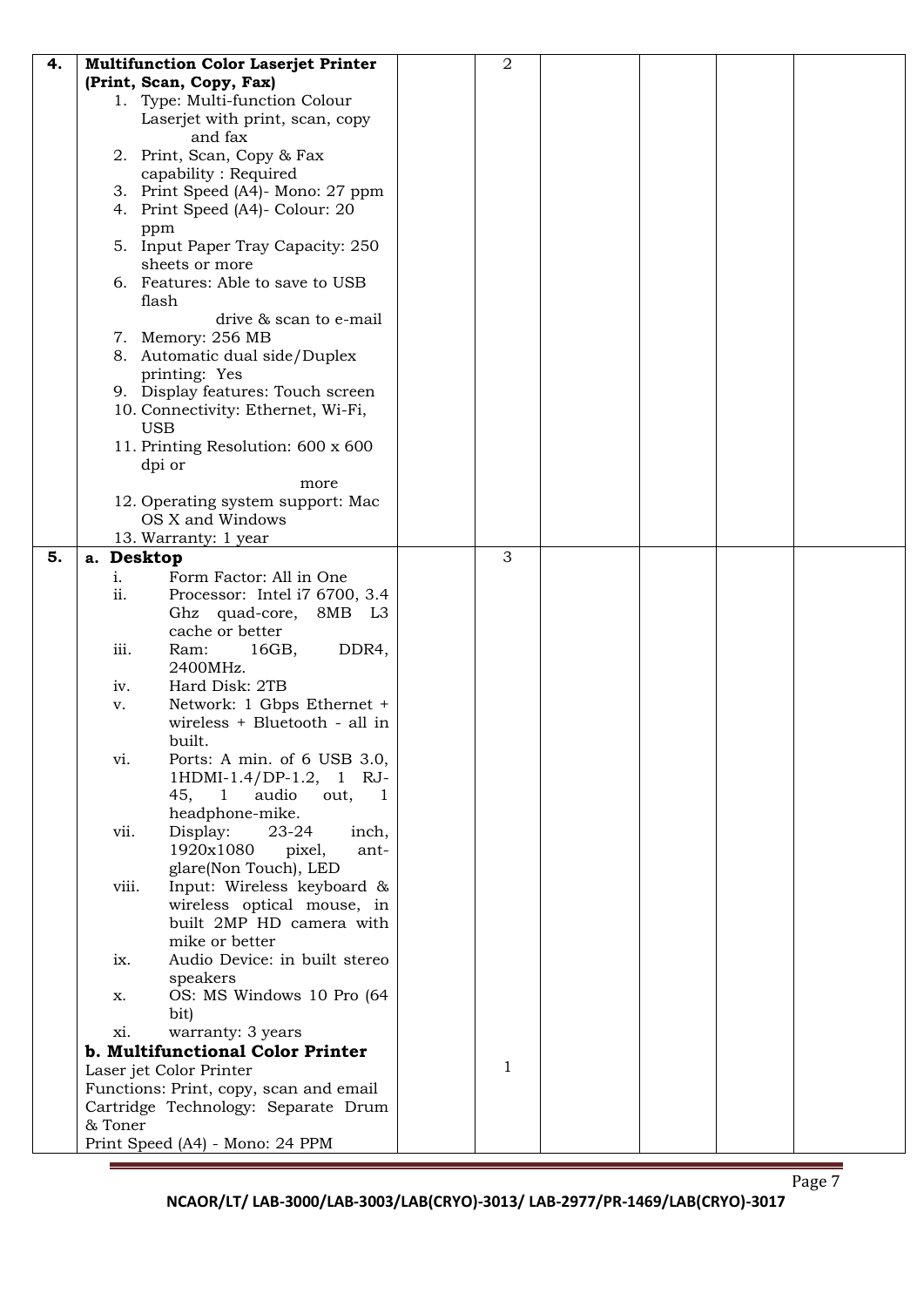|    | Print Speed (A4) - Color: 24 PPM                                                        |    |  |                    |  |
|----|-----------------------------------------------------------------------------------------|----|--|--------------------|--|
|    | Network Capability: Yes                                                                 |    |  |                    |  |
|    | Wireless: Yes                                                                           |    |  |                    |  |
|    | Simplex: Yes                                                                            |    |  |                    |  |
|    | Duplex: Yes                                                                             |    |  |                    |  |
|    |                                                                                         |    |  |                    |  |
|    | Resolution: 2400x600 dpi                                                                |    |  |                    |  |
|    | Paper Size: A4                                                                          |    |  |                    |  |
|    | Paper Tray Capacity: 250 sheets                                                         |    |  |                    |  |
|    | Number of Paper Trays: 1                                                                |    |  |                    |  |
|    | Memory: 512MB                                                                           |    |  |                    |  |
|    | Print Language: UFR - II                                                                |    |  |                    |  |
|    | Warranty: 1 year(s)                                                                     |    |  |                    |  |
| 6. | a. 64 GB RAM of DDR3                                                                    | 01 |  |                    |  |
|    | b. 64 GB RAM of DDR4                                                                    | 01 |  |                    |  |
|    |                                                                                         | 02 |  |                    |  |
|    | C. 4 TB Hard disk                                                                       |    |  |                    |  |
|    |                                                                                         |    |  |                    |  |
|    | Details of Existing Workstations for                                                    |    |  |                    |  |
|    | which above items are required are                                                      |    |  |                    |  |
|    | as follows:                                                                             |    |  |                    |  |
|    | One unit for HP 620<br>$\bullet$                                                        |    |  |                    |  |
|    | Workstation. (RAM + Hard Disk)                                                          |    |  |                    |  |
|    | One unit for Lenovo Think<br>$\bullet$                                                  |    |  |                    |  |
|    |                                                                                         |    |  |                    |  |
|    | Station P500 Series. (RAM +                                                             |    |  |                    |  |
|    | Hard Disk)                                                                              |    |  |                    |  |
|    |                                                                                         |    |  |                    |  |
|    | <b>Existing RAM</b>                                                                     |    |  |                    |  |
|    | For HP 620 RAM - PC3-14900E,                                                            |    |  |                    |  |
|    | $13 - 12 - D1$                                                                          |    |  |                    |  |
|    | For Think Station $-1R \times 8$ PC4,                                                   |    |  |                    |  |
|    | 2133P - RD0-10                                                                          |    |  |                    |  |
|    |                                                                                         |    |  |                    |  |
|    | Hard Disk Should be compatible<br>➤                                                     |    |  |                    |  |
|    | for both workstations (HP 620                                                           |    |  |                    |  |
|    | and Lenovo Think Station P500)                                                          |    |  |                    |  |
|    | (One unit for each workstation)                                                         |    |  |                    |  |
|    |                                                                                         |    |  |                    |  |
|    |                                                                                         |    |  | <b>Grand Total</b> |  |
|    |                                                                                         |    |  |                    |  |
|    |                                                                                         |    |  |                    |  |
|    | Total amount inclusive of GST in words: which is a set of the contract of GST in words: |    |  |                    |  |
|    |                                                                                         |    |  |                    |  |
|    |                                                                                         |    |  |                    |  |
|    |                                                                                         |    |  |                    |  |
|    |                                                                                         |    |  |                    |  |
|    | 1. Validity: 90 days from the due date of tender.                                       |    |  |                    |  |
|    |                                                                                         |    |  |                    |  |
|    |                                                                                         |    |  |                    |  |

 **I/We accept all the terms & conditions of the enquiry and in case of award of purchase order we will supply goods as above.**

> **Signature: Designation:**

 **Bidders Name with address & Seal:**

**Phone No.:**

 **Email Address:**

*Date:* **Date:**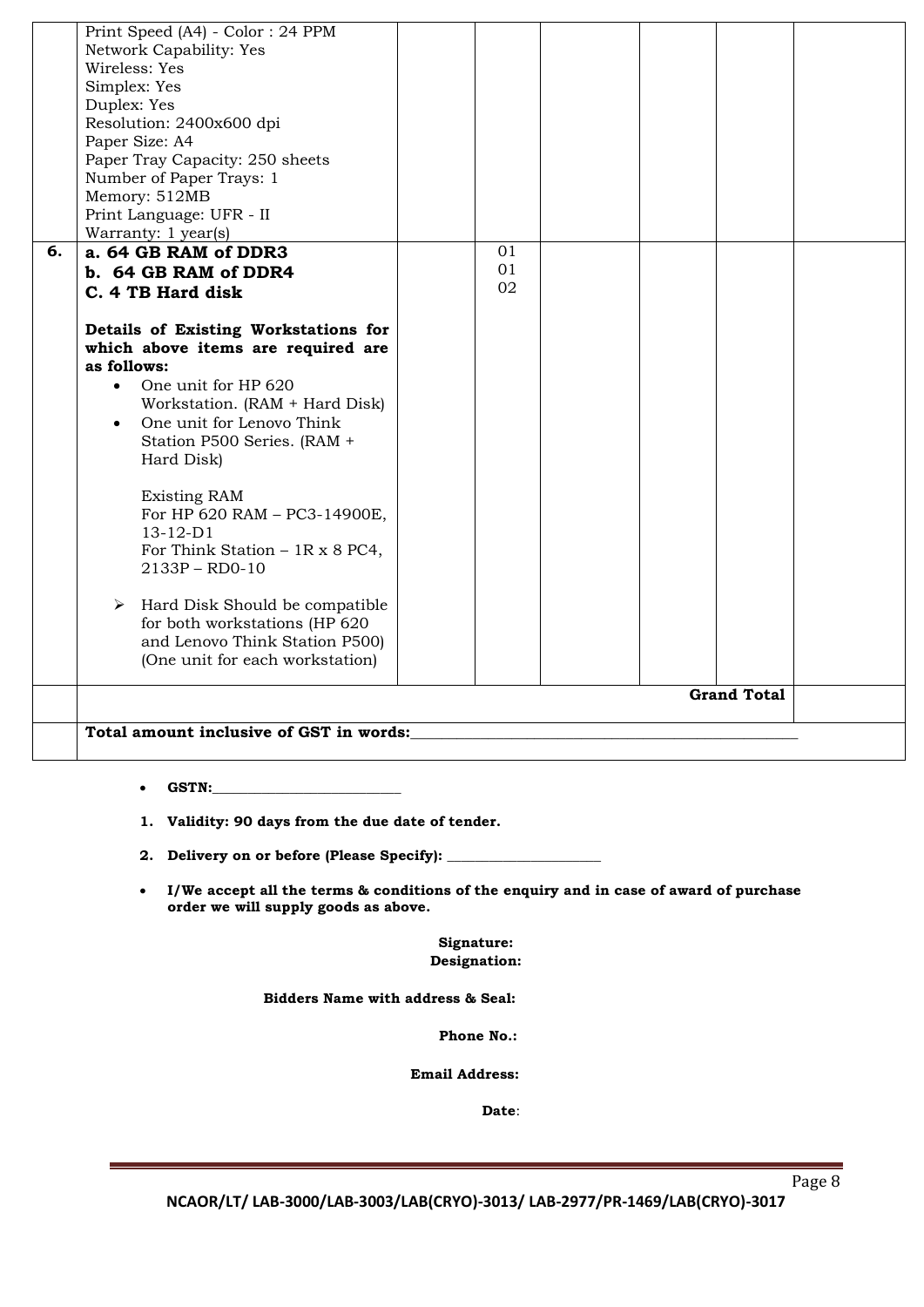### **PURCHASE ENQUIRY – GENERAL TERMS AND CONDITIONS**

1. This quotation and any order resulting from this Enquiry shall be governed by Terms and Conditions mentioned in this enquiry.

2. Where counter terms and conditions of business have been offered by this supplier, we shall not be deemed to be governed by these unless our specific written/ acceptance there of has been given.

3. No conditions and terms notice of which has not been given by the Supplier while submitting quotation will be considered by us if put forward in subsequent correspondence.

4. **Quotation:** Quotation should be **submitted only in given price bid format (Annexure I)**in a sealed envelope super scribed with Enquiry Number and Due Date and the same must reach our office on or before the Due Date. Quotations should preferably be typed and without any corrections and over writings.

5. **Specifications:** Materials should be offered strictly conforming to our specification. The deviation in specification if any should be clearly indicated by the supplier in his quotation. The supplier should also indicate make/type No. of the materials offered. Vague terms such as Best Indian, Best Indigenous. Imported Make should not be used.

6. The rate quoted against each should be in units stated in the Enquiry. Where quotations are in terms of units other than those specified, relationship between the two sets of units must be furnished.

7. **Samples:** Samples where asked for shall be submitted, free of all charges and should reach us before the Due Date of the Enquiry. Sample must be carefully packed and labeled clearly with enquiry No. & due date. We shall not be responsible in any way for the loss or damage of samples due to any reasons whatsoever. In the event of the non-acceptance of offer, supplier will have to remove the samples at his own expenses.

8. **Terms of prices:** Quotation should be submitted on F.O.R. Vasco or F.O.R. Destination price including transit Insurance. Preference will be given to such quotations. For quotations Ex-Works, Ex- godown/F.O.R. Dispatching Station, the approximate packing, forwarding & freight should be indicated by the supplier. Quotations from Local Suppliers should be delivered at our stores.

9. **Validity:** The quotation should remain valid for a **minimum period of 90 days from the Due Date of the Enquiry.** 

10. **Sales Tax: NCAOR is not entitled to issued Form C or D**. No Sales Tax or any other tax shall be payable by us unless payment of the same is specifically mentioned by the suppliers in their quotation and same is legally leviable.

## 11. **NCAOR is exempted from payment of Custom duty as per Government notification.**

12**. Duties / Taxes:** Percentagecharged should be clearly mentioned in the price bid.